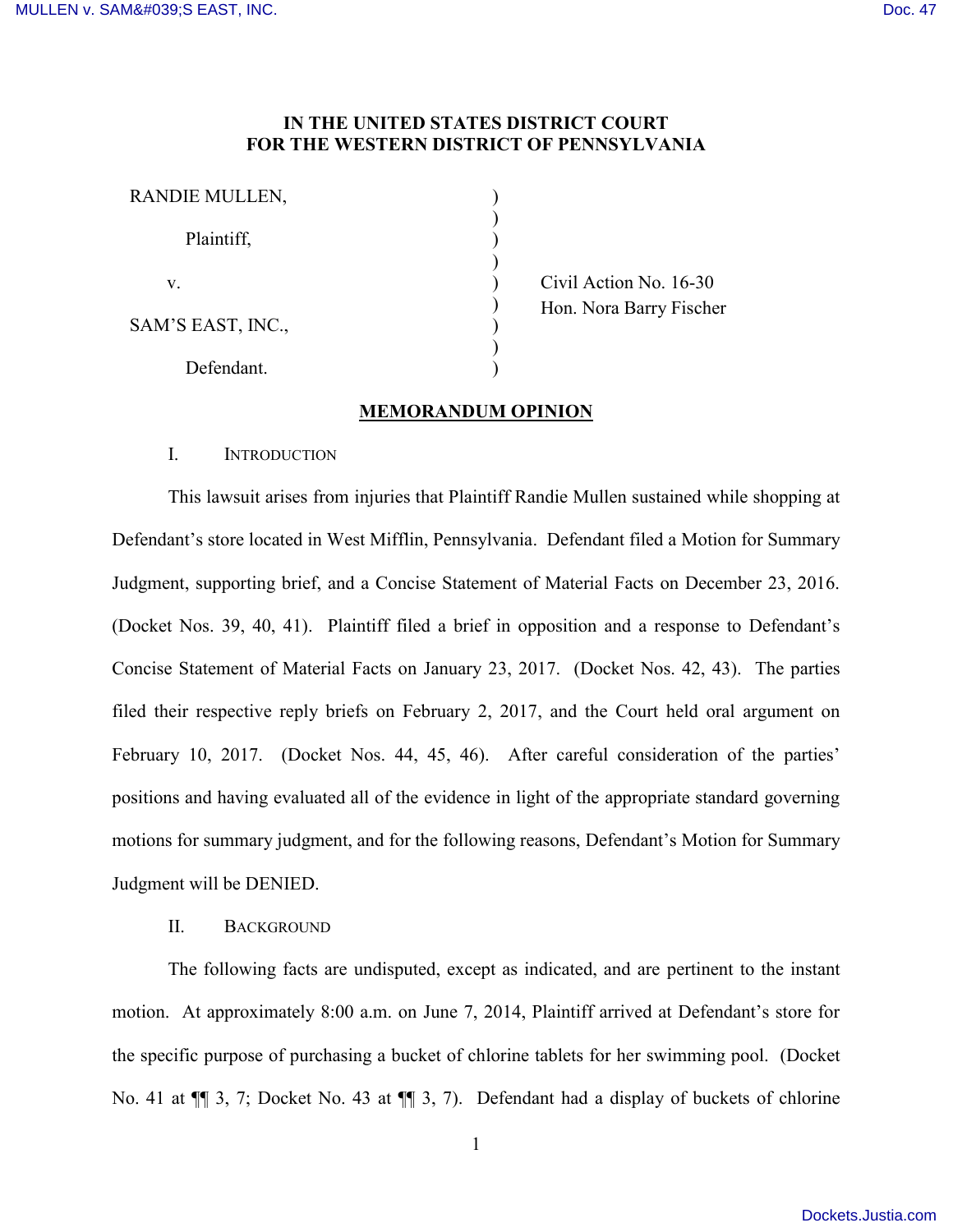tablets, located near the entrance of the store, with the buckets stacked three high in eight separate columns on top of a pallet. (Docket No. 43 at ¶ 1; Docket No. 44 at ¶ 1). Defendant's corporate representative, Steven Zomp, estimated that the display was fifty-two to fifty-four inches high, including the pallet. (Docket No. 43 at  $\P$  2; Docket No. 44 at  $\P$  2). Because each bucket contains a "lip" into which the bucket above is inserted, customers must lift the bucket rather than pulling it straight out towards them. (Docket No. 43 at  $\P$  3; Docket No. 44 at  $\P$  3).

After Plaintiff took a bucket of chlorine tablets from the top left of the display and placed it in her cart, two forty-pound buckets fell from the display. (Docket No. 41 at ¶¶ 3-4; Docket No. 43 at ¶¶ 3-4; Docket No. 43 at ¶ 9; Docket No. 44 at ¶ 9). One or two of the buckets struck Plaintiff's right leg. (Docket No. 41 at ¶¶ 3; Docket No. 43 at ¶¶ 3; Docket No. 43 at ¶ 9; Docket No. 44 at ¶ 9). "'As she began to leave the area to continue shopping, two of the heavy buckets, from a different location in the stack than where [Plaintiff] had taken a bucket from, abruptly fell atop [her,] and chlorine tablets spilled out from them.'" (Docket No. 41 at ¶ 5 (quoting Docket No. 1-2 at ¶ 12); Docket No. 43 at ¶ 5). Plaintiff alleges that she suffered a fractured right fibula and a skin burn as a result of the incident. (Docket No. 41 at  $\P$  6; Docket No. 43 at  $\P$  6).

At her deposition, Plaintiff testified that she had purchased similar buckets of chlorine tablets from Defendant's store in the past, that she was aware that the buckets weighed forty pounds, and that she did not require assistance in selecting a bucket from the display and placing it in her shopping cart. (Docket No. 41 at ¶¶ 8-9; Docket No. 43 at ¶¶ 8-9). Specifically, Plaintiff stated:

- Q. Prior to this date, June 7, 2014, had you ever asked for assistance from anybody [who] worked at Sam's Club with removal of a bucket and putting it in your cart?
- A. No.
- Q. It was something you were always able to do yourself?
- A. Yes.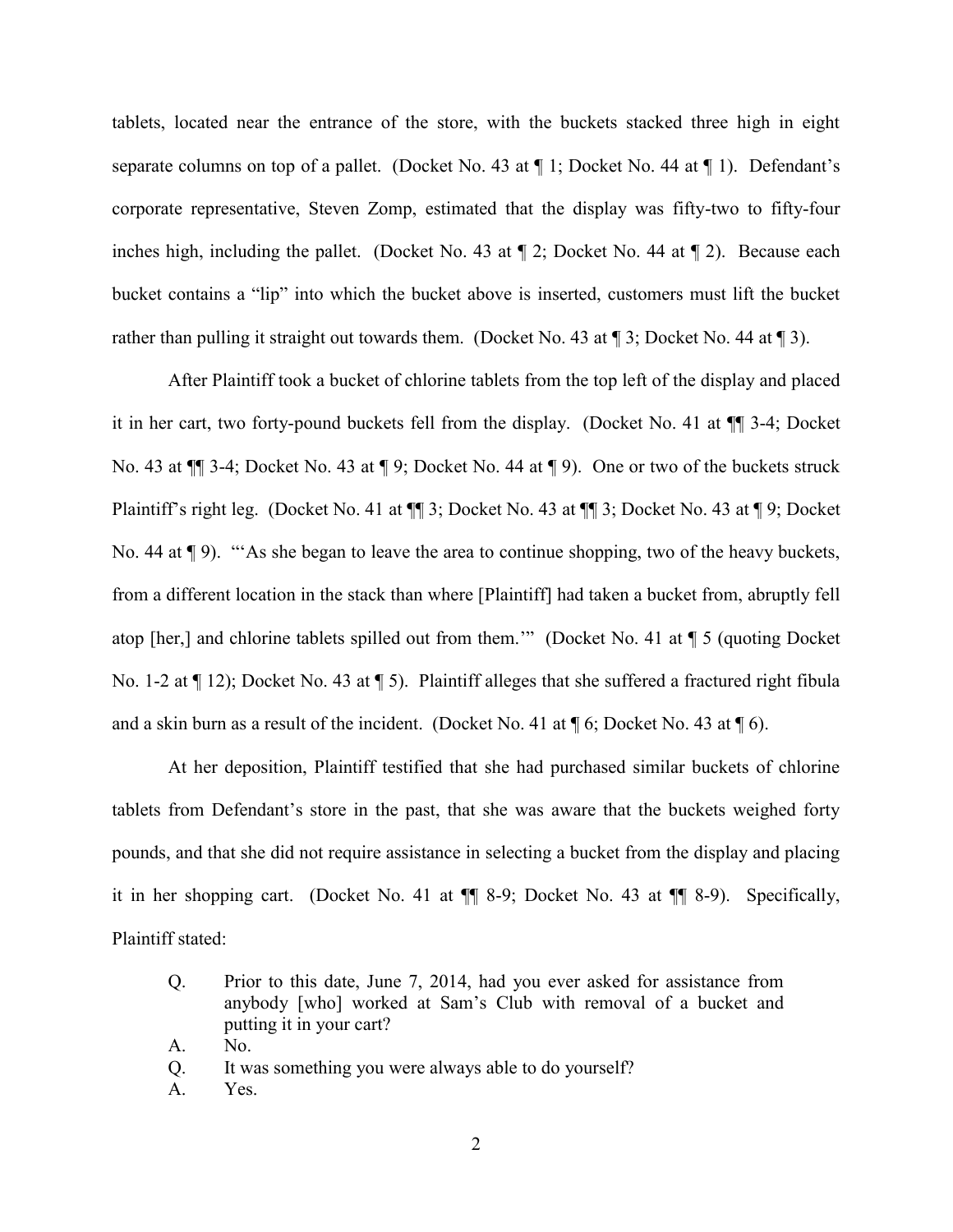- Q. On this day, June 7, 2014, did you ever ask anyone for assistance in putting the — taking the bucket off the display?
- A. No.
- Q. Did you ever ask anybody for assistance in taking the bucket off the display and then putting it in your cart?
- A. No.

\* \* \*

- Q. Did you have any trouble when you lifted up the bucket and took it off the display?
- A. It was heavy.
- Q. But did you have trouble with it? Did you feel like, oh, gosh, this is too heavy, I need to put it back down? Did you have any trouble lifting it?
- A. No. I lifted it up and put it in my buggy.

(Docket No. 41 at ¶ 9 (quoting Docket No. 39-1 at 5-7); Docket No. 43 at ¶ 9). Plaintiff opined

that there were approximately eight to ten rows of buckets and that they were stacked in columns

of three. (Docket No. 41 at ¶ 10; Docket No. 43 at ¶ 10). Plaintiff described the display as

follows:

- Q. When you looked at the display when you came into [sic] the store[,] did you think to yourself that perhaps you should seek assistance given the size of the display?
- A. No.
- Q. As I understand it[,] these buckets the bucket bottom nestles into [sic] the lid of the bucket underneath of it. Is that your understanding?
- A. That is correct.
- Q. They're built that way, to nestle in to each other; is that right?
- A. That's correct.
- Q. Were any of the buckets when you came to the display not nestled as they should be?
- A. I couldn't tell that.
- Q. So none that you saw were not nestled as they should be?
- A. I couldn't tell that. They were perfectly stacked. It was a beautiful display. It was perfect. There was nothing missing.

(Docket No. 41 at ¶ 10 (quoting Docket No. 39-1 at 6); Docket No. 43 at ¶ 10).

Plaintiff testified that she took a bucket from the column of buckets furthest from the entrance of the store and that she did not see the buckets fall from the display. (Docket No. 41 at ¶¶ 11-12; Docket No. 43 at ¶¶ 11-12). She stated that the buckets had fallen from the area to the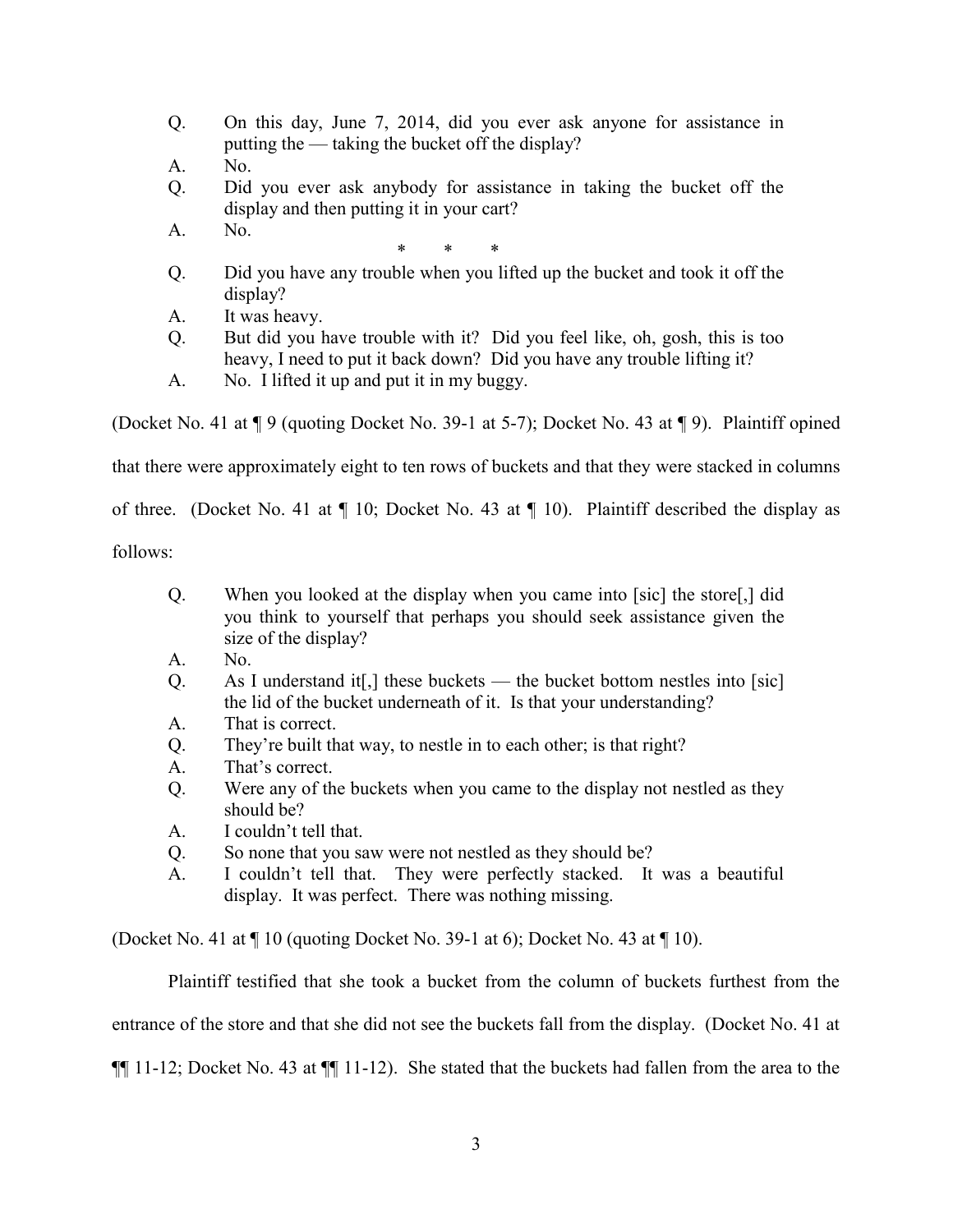right of the area where she had removed her bucket. (Docket No. 43 at ¶ 9; Docket No. 44 at ¶ 9). A store greeter, Helen Patterson, saw Plaintiff before the alleged incident and attended to her after it. (Docket No. 41 at  $\P$  13; Docket No. 43 at  $\P$  13). No one witnessed the buckets falling from the display, and Plaintiff did not testify as to how the buckets fell. (Docket No. 41 at ¶¶ 13, 15; Docket No. 43 at ¶¶ 13, 15; Docket No. 43 at ¶ 12; Docket No. 44 at ¶ 12).

Felicia Jackson, Defendant's Floor Merchandising Manager, testified that the chlorine buckets are stacked overnight. (Docket No. 43 at ¶ 5; Docket No. 44 at ¶ 5). Mr. Zomp stated that associates who stack merchandise "'would get a feel for whether the merchandise is stable to shop and if it is questionable, they would bump it."" (Docket No. 43 at  $\P$  15; Docket No. 44 at  $\P$ 15 (quoting Docket No. 44-1 at 10)). On the day prior to Plaintiff's accident, nine chlorine buckets were sold at Defendant's premises. (Docket No. 43 at ¶ 6; Docket No. 44 at ¶ 6). Defendant's store opened at 7:00 a.m. on June 7, 2014, and no one purchased any chlorine buckets before Plaintiff. (Docket No. 43 at ¶ 7; Docket No. 44 at ¶ 7). After Plaintiff's accident, Ms. Jackson was the only manager who attended to Plaintiff. (Docket No. 43 at ¶ 17; Docket No. 44 at ¶ 17). At her deposition, Ms. Jackson testified that she did not check the display and did not know whether anyone checked it. (Docket No. 43 at ¶ 20; Docket No. 44 at ¶ 20). When questioned why she had written in a report that the display was stable, Ms. Jackson responded, "I don't know ma'am. I assume I saw it." (Docket No. 43 at ¶ 20; Docket No. 44 at ¶ 20).

#### III. PROCEDURAL HISTORY

Plaintiff initiated this action by filing a Complaint in the Court of Common Pleas of Allegheny County on December 8, 2015. (Docket No. 1-2). Based upon diversity jurisdiction, the matter was removed to this Court on January 8, 2016. (Docket No. 1). As noted, Defendant's Motion is fully briefed and ripe for disposition.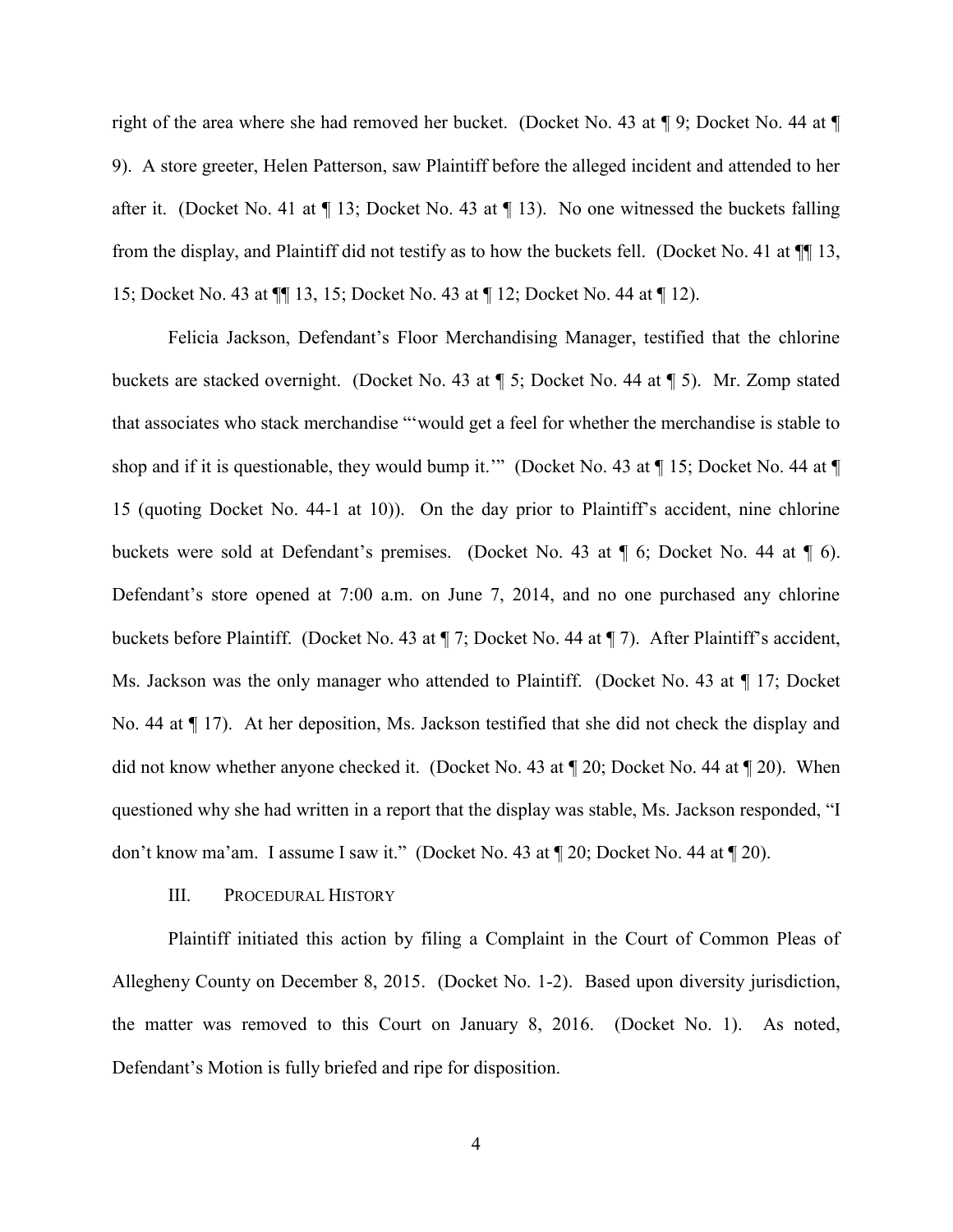#### IV. LEGAL STANDARD

A grant of summary judgment is appropriate when the moving party establishes "'that there is no genuine dispute as to any material fact and the movant is entitled to judgment as a matter of law.'" *Heffernan v. City of Paterson*, 777 F.3d 147, 151 (3d Cir. 2015) (quoting FED. R. CIV. P. 56(a)). A genuine dispute of material fact is one that could affect the outcome of litigation. *Willis v. UPMC Children's Hosp. of Pittsburgh*, 808 F.3d 638, 643 (3d Cir. 2015) (citing *Anderson v. Liberty Lobby, Inc.*, 477 U.S. 242, 248 (1986)). However, "'[w]here the record taken as a whole could not lead a rational trier of fact to find for the non-moving party, there is no genuine issue for trial.'" *N.A.A.C.P. v. N. Hudson Reg'l Fire & Rescue*, 665 F.3d 464, 475 (3d Cir. 2011) (quoting *Matsushita Elec. Indus. Co., Ltd. v. Zenith Radio Corp.*, 475 U.S. 574, 587 (1986)).

The initial burden is on the moving party to adduce evidence illustrating a lack of genuine disputes. *Hugh v. Butler Cty. Family YMCA*, 418 F.3d 265, 267 (3d Cir. 2005) (citing *Celotex Corp. v. Catrett*, 477 U.S. 317, 323-24 (1986)). Once the moving party satisfies its burden, the non-moving party must present sufficient evidence of a genuine dispute in rebuttal. *Santini v. Fuentes*, 795 F.3d 410, 416 (3d Cir. 2015) (citing *Matsushita Elec. Indus. Co.*, 475 U.S. at 587). When considering the parties' arguments, the Court is required to view all facts and draw all inferences in the light most favorable to the non-moving party. *Id.* (citing *United States v. Diebold, Inc.*, 369 U.S. 654, 655 (1962)). Further, the benefit of the doubt will be given to allegations of the non-moving party when in conflict with the moving party's claims. *Bialko v. Quaker Oats Co*., 434 F. App'x 139, 141 n.4 (3d Cir. 2011) (citing *Valhal Corp. v. Sullivan Assocs.*, 44 F.3d 195, 200 (3d Cir. 1995)).

Nonetheless, a well-supported motion for summary judgment will not be defeated where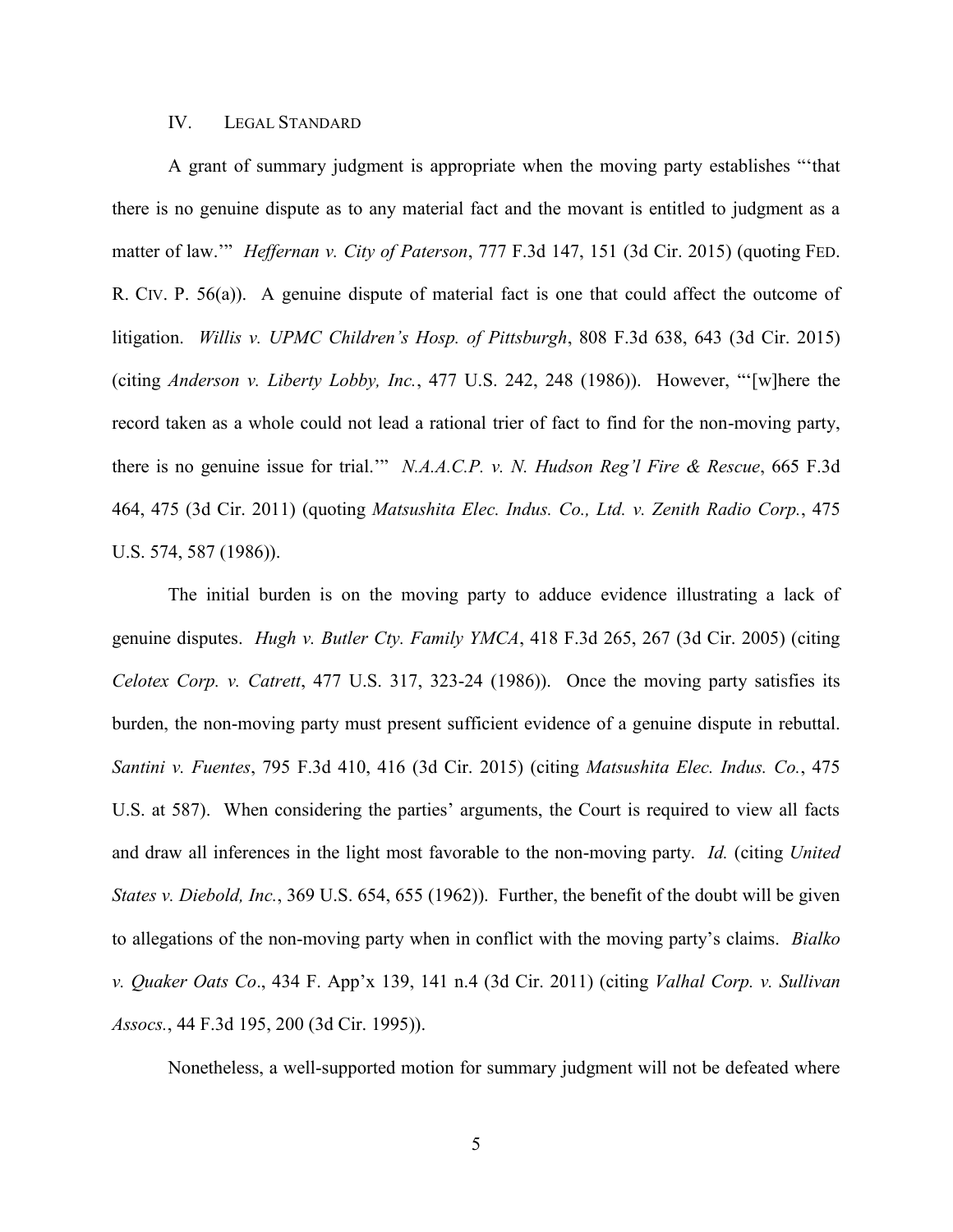the non-moving party merely reasserts factual allegations contained in the pleadings. *Betts v. New Castle Youth Dev. Ctr.*, 621 F.3d 249, 252 (3d Cir. 2010) (citing *Williams v. Borough of West Chester*, 891 F.2d 458, 460 (3d Cir. 1989)). The non-moving party must resort to affidavits, depositions, admissions, and/or interrogatory answers to demonstrate the existence of a genuine dispute. *Guidotti v. Legal Helpers Debt Resolution, L.L.C.*, 716 F.3d 764, 773 (3d Cir. 2013) (citing *Celotex Corp.*, 477 U.S. at 324).

### V. DISCUSSION

Defendant argues that summary judgment must be granted in its favor because "Plaintiff's case rests entirely on speculation." (Docket No. 40 at 6). Specifically, Defendant asserts that the absence of direct evidence of what caused the bucket to fall is fatal to Plaintiff's case because the "mere happening" of the bucket falling is insufficient to establish negligence. (*Id.* at 7, 11). Defendant contends that Plaintiff's expert, Keith A. Bergman, P.E., is unable to point to any evidence establishing that the buckets were improperly stacked. (*Id.* at 9-10). In response, Plaintiff counters that while Defendant has chosen to remain ignorant of the cause of the bucket falling, she has presented sufficient circumstantial evidence to show that Defendant's negligence caused her injuries. (Docket No. 42 at 6). In reply, Defendant maintains that Plaintiff's case must be dismissed because she has not offered any evidence as to how or why the bucket fell. (Docket No. 45).

To prevail on a claim for negligence in Pennsylvania, Plaintiff must establish the following elements: (1) a duty or obligation recognized by the law, requiring the actor to conform to a certain standard of conduct; (2) a failure to conform to the standard required; (3) a causal connection between the conduct and the resulting injury; and (4) actual loss or damage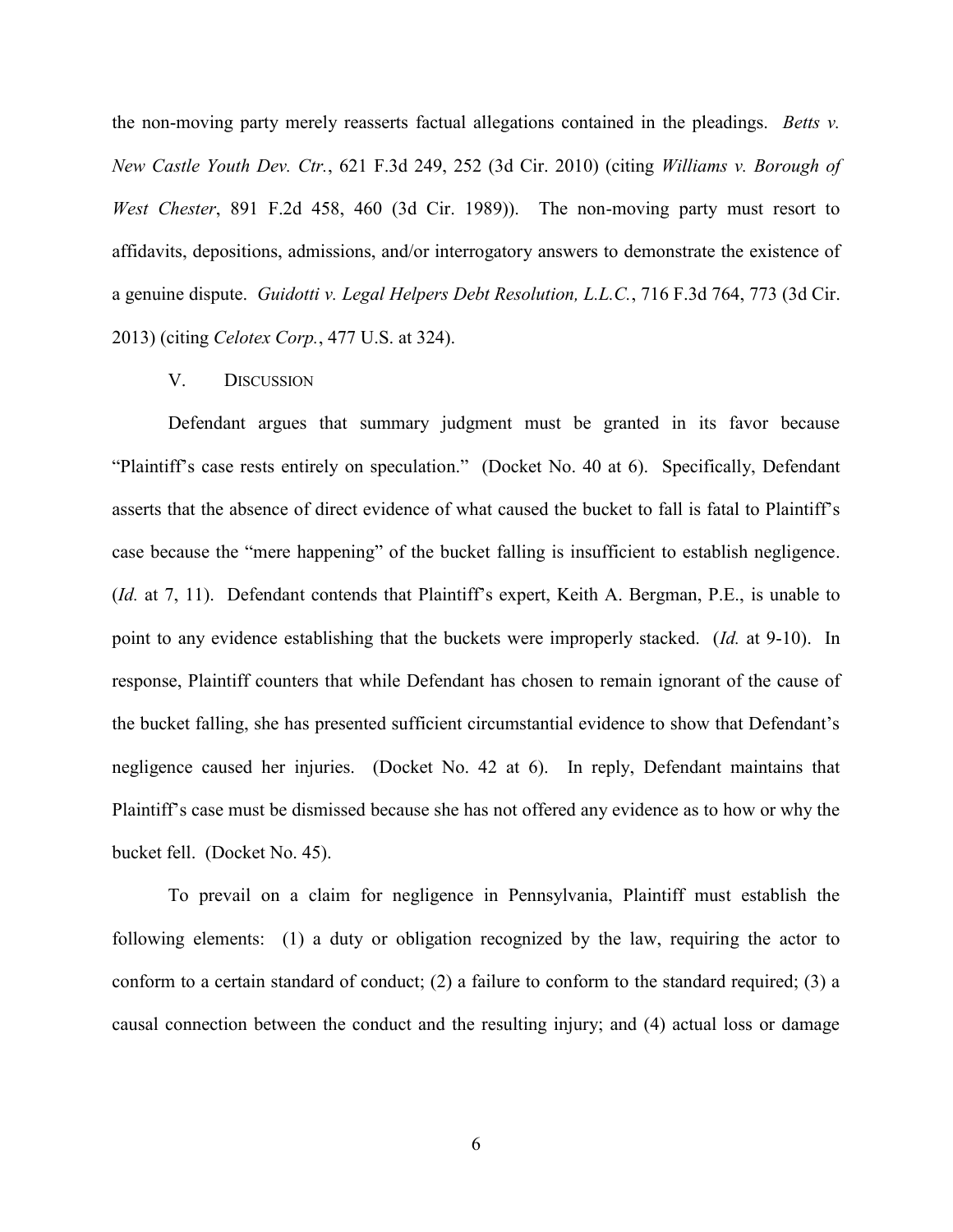resulting to the interests of another. *Lichtenstein v. Kidder, Peabody & Co.*, 840 F. Supp. 374, 386 (W.D. Pa. 1993); *Morena v. South Hills Health Sys.*, 462 A.2d 680, 684 n.5 (Pa. 1983).

Store owners owe a duty of care to business invitees under section 343 of the Restatement (Second) of Torts. RESTATEMENT (SECOND) OF TORTS § 343 (1965); *see also Myers v. Penn Traffic Co.*, 606 A.2d 926, 928 (Pa. Super. Ct. 1992). That duty is breached if the owner: (1) knows or by the exercise of reasonable care would discover the condition, and should realize that it involves an unreasonable risk of harm to business invitees; (2) should expect that invitees will not discover or realize the danger, or will fail to protect themselves against it; and (3) fails to exercise reasonable care to protect them against the danger. *Estate of Swift v. Northeastern Hosp.*, 690 A.2d 719, 723 (Pa. Super. Ct. 1997). Business invitees "must prove either the proprietor of the land had a hand in creating the harmful condition, or he had actual or constructive notice of such condition." *Id.* 

"*Res ipsa loquitur*, meaning literally 'the thing speaks for itself,' is 'a shorthand expression for circumstantial proof of negligence — a rule of evidence.'" *Quinby v. Plumsteadville Family Practice, Inc.*, 907 A.2d 1061, 1071 (Pa. 2006) (quoting *Gilbert v. Korvette, Inc.*, 327 A.2d 94, 99 (Pa. 1974)). It "allows juries to infer negligence from the circumstances surrounding the injury." *Quinby*, 907 A.2d at 1071. Pennsylvania has adopted the doctrine of *res ipsa loquitur*, but it does not apply "when a patron suffers an injury in a store from a transitory danger," such as in instances "in which a patron was struck by falling goods." *Neve v. Insalaco's*, 771 A.2d 786, 789 (Pa. Super. Ct. 2001); *see also Gilbert v. Korvette, Inc.*, 327 A.2d at 100 (adopting the doctrine of *res ipsa loquitur*). Although the doctrine of *res ipsa loquitur* does not apply in such circumstances, it is well settled that "[u]nder Pennsylvania law[,]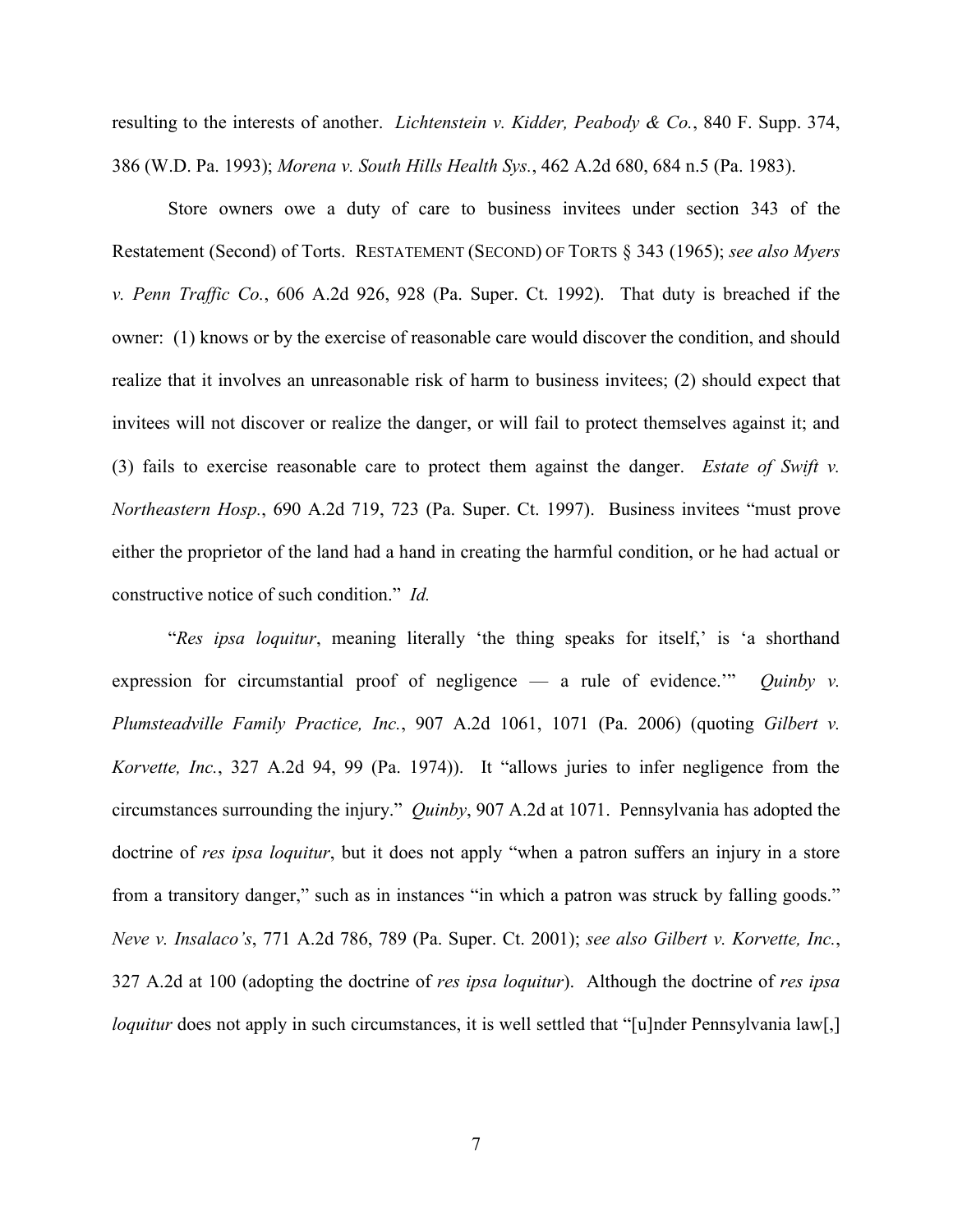the proof necessary to establish negligence need be only slight in cases of falling objects." *Andrasko v. Chamberlain Mfg. Corp.*, 608 F.2d 944, 948 (3d Cir. 1979).

It is a well-settled principle of Pennsylvania law that a jury "may not be permitted to reach its verdict merely on the basis of speculation or conjecture, [as] there must be evidence upon which logically its conclusion may be based." *Smith v. Bell Tel. Co.*, 153 A.2d 477, 479 (Pa. 1959). That said, "this does not mean that the jury may not draw inferences based upon all the evidence and the jurors' own knowledge and experiences, for that is, of course, the very heart of the jury's function." *Id.* Rather, "[i]t means only that the evidence presented must be such that by reasoning from it, without resort to prejudice or guess, a jury can reach the conclusion sought by plaintiff, and not that that conclusion must be the only one which logically can be reached." *Id.* Thus, a plaintiff need not "prove with mathematical exactness that the accident could only have been caused in one manner to the exclusion of all other possibilities." *Cuthbert v. Philadelphia*, 209 A.2d 261, 263 (Pa. 1965). "It is not necessary . . . that every fact or circumstance point unerringly to liability; it is enough that there be sufficient facts for the jury to say reasonably that the preponderance favors liability." *McMillan v. Mountain Laurel Racing, Inc.*, 367 A.2d 1106, 1111 (Pa. Super Ct. 1976) (internal quotations omitted).

Viewing the record in the light most favorable to Plaintiff, as this Court must, the Court finds that the question of causation in this case presents disputed issues of fact for a jury to resolve. Specifically, it was reasonably foreseeable that the forty-pound buckets of chlorine tablets, stacked three high in eight separate columns on top of a pallet, could fall when customers lifted the buckets to remove them from the display. (*See* Docket No. 41 at ¶ 3; Docket No. 43 at ¶¶ 1, 3; Docket No. 44 at ¶¶ 1, 3). Thus, Defendant should have realized that the display, which was located at the front of the store and was created for customers' self-service, potentially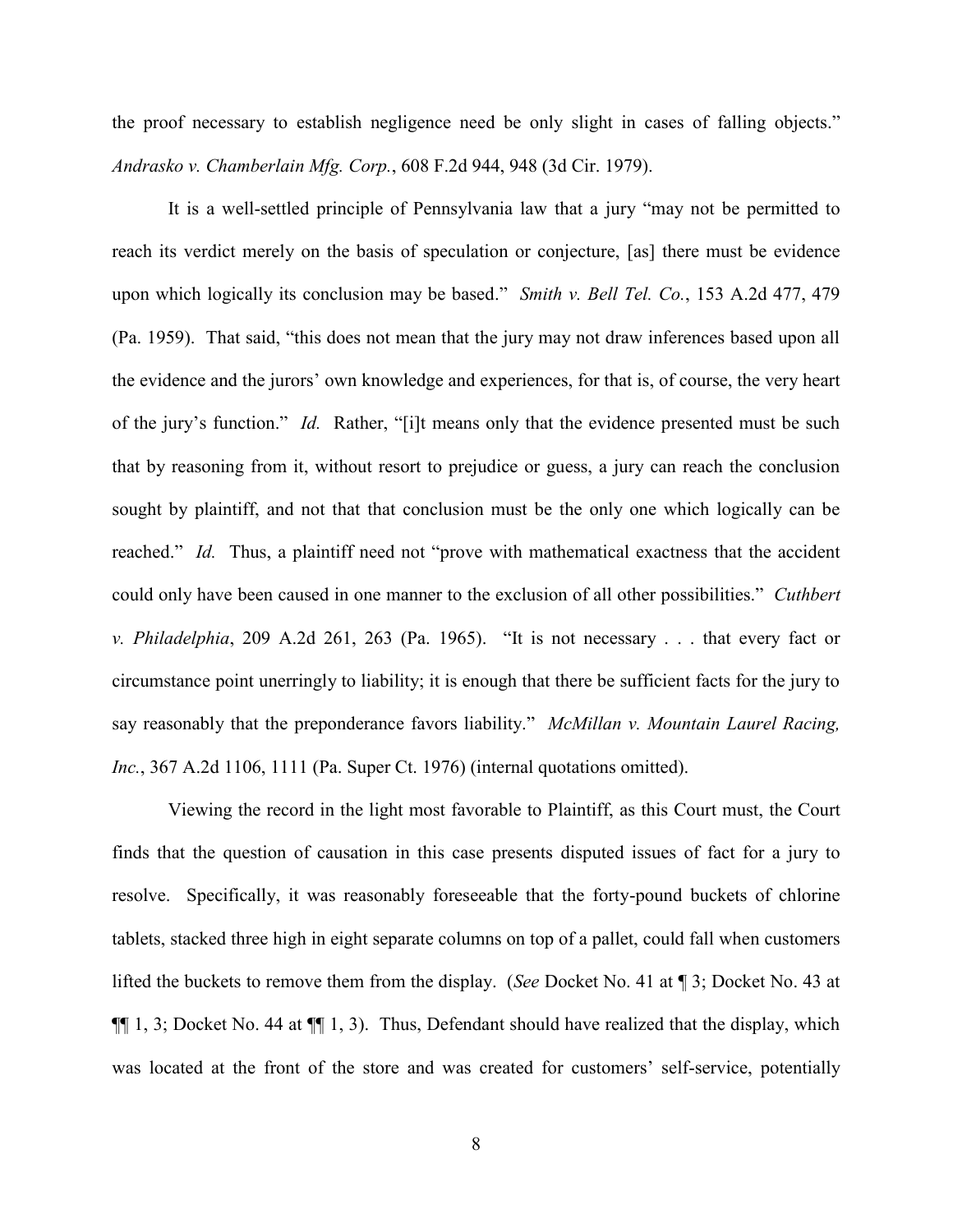involved an unreasonable risk of harm. (Docket No. 43-5); *see also* RESTATEMENT (SECOND) OF TORTS § 343 (1965). Although it is undisputed that nine buckets were sold the day before Plaintiff's accident, (Docket No. 43 at ¶ 6; Docket No. 44 at ¶ 6), Defendant offers no evidence as to how the display was restacked or how the display became, in Plaintiff's words, "perfectly stacked" with "nothing missing," (Docket No. 41 at  $\P$  10 (quoting Docket No. 39-1 at 6); Docket No. 43 at ¶ 10). The Court assumes that the display was restacked overnight, as indicated in Ms. Jackson's testimony described below. Given these circumstances, Defendant should have expected that customers would not realize the danger or would fail to protect themselves against it. (Docket No. 43-5); *see also* RESTATEMENT (SECOND) OF TORTS § 343 (1965).

In this Court's estimation, the record establishes that Defendant may have failed to exercise reasonable care to protect its customers against the danger posed by the display. RESTATEMENT (SECOND) OF TORTS § 343 (1965). Defendant's corporate representative, Mr. Zomp, testified that there were no signs advising customers to request assistance in handling the buckets. (Docket No. 43-2 at 6 (confirming that customers "wouldn't see any signs anywhere saying ask for assistance"). Yet, Defendant must have recognized that the buckets could possibly fall, as it employs a "bump test":

- Q. What's a bump test?
- A. The bump test is when you have the items or the pallet the product set there, you bump into it to make sure that it's stable and it's going to be safe to shop.
- Q. Is there a standard as to what items you perform a bump test on?
- A. Just anything that would easily fall over or would be unsafe to fall on to somebody.
- Q. Do you keep records of bump tests that are performed?
- A. We do not.
- Q. And is that something the associates do or that the supervisor does?
- A. The associate who does who sets the products does it.
- Q. Do you have any way to know whether an associate has performed a bump test on a product?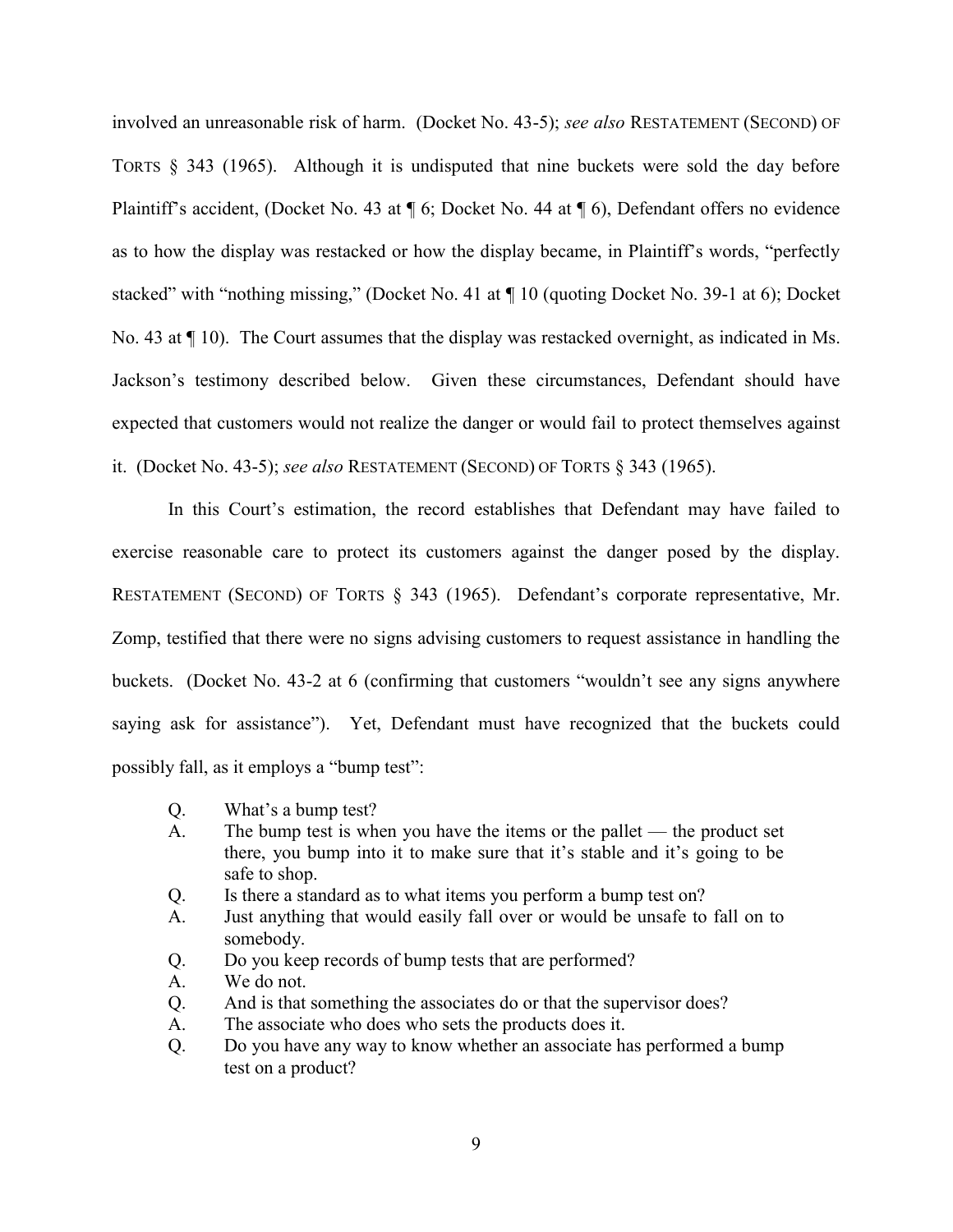- A. We do not. We would assume that if it is there, it's set. We can also go and bump it ourselves but we would assume that it was done.
- Q. Have you had overnight employees that you had to reprimand for not performing bump tests?
- A. No.
- Q. Is it left to the associate's discretion whether a bump test is needed?
- A. As they're stacking the merchandise they would get a feel for whether the merchandise is stable to shop and if it's questionable, they would bump it.
- Q. So they have discretion about whether they would need to bump it?
- A. Yes.
- Q. Are there any products that Sam's requires the associates to perform a bump test on?
- A. Technically they should do it on everything that they set, but the pallet of water is not going to need bumped because it's not going to move.

(Docket No. 43-2 at 6-7). Mr. Zomp confirmed that after he learned about Plaintiff's accident, he did not talk to any of the associates about the stacking of the buckets, and he did not ask anyone whether a bump test was performed on them. (*Id.* at 8).

Ms. Jackson, Defendant's Floor Merchandising Manager, was the only manager who attended to Plaintiff after the accident. (Docket No. 43 at ¶ 17; Docket No. 44 at ¶ 17). At her deposition, Ms. Jackson testified that the chlorine buckets are stacked overnight. (Docket No. 43 at ¶ 5; Docket No. 44 at ¶ 5). She stated that she did not check the display and did not know whether anyone checked it. (Docket No. 43 at  $\P$  20; Docket No. 44 at  $\P$  20). When questioned why she had written in a report that the display was stable, Ms. Jackson responded, "I don't know ma'am. I assume I saw it." (Docket No. 43 at  $\P$  20; Docket No. 44 at  $\P$  20). This Court has repeatedly found that a key decision maker's lack of recollection may support denial of a summary judgment motion. *See, e.g.*, *Marconi v. Moon Area Sch. Dist.*, 104 F. Supp. 3d 686, 703-04 (W.D. Pa. 2015); *Hendricks v. Pittsburgh Pub. Sch.*, No. 13-CV-491, 2015 U.S. Dist. LEXIS 15969, at \*16 (W.D. Pa. Feb. 10, 2015) (finding a lack of recollection supported denial of a motion for summary judgment).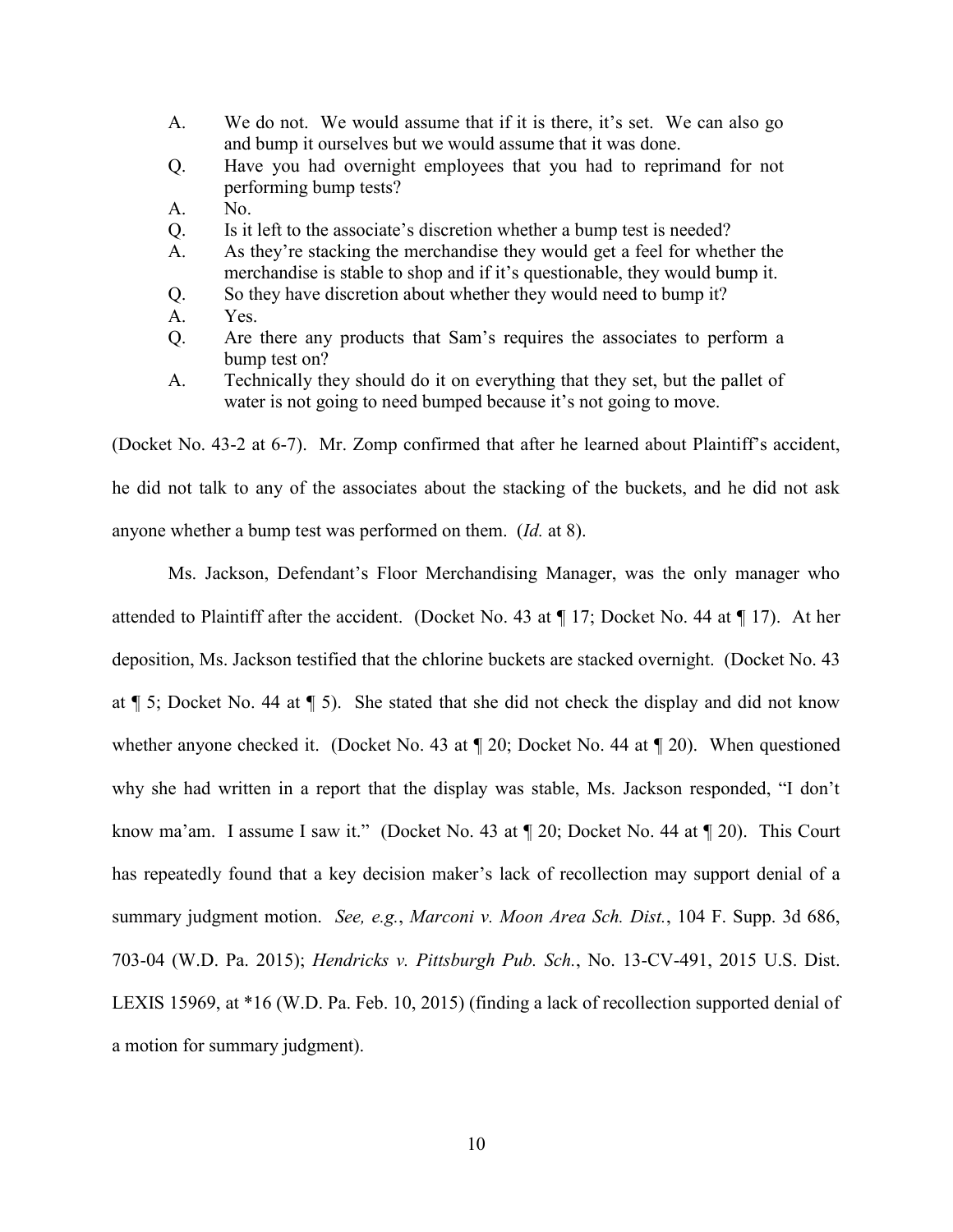It is undisputed that on the day prior to Plaintiff's accident, nine chlorine buckets were sold at Defendant's premises. (Docket No. 43 at  $\P$  6; Docket No. 44 at  $\P$  6). Defendant's store opened at 7:00 a.m. on June 7, 2014, and no one purchased any chlorine buckets before Plaintiff. (Docket No. 43 at ¶ 7; Docket No. 44 at ¶ 7). Indeed, the video footage, which this Court viewed at the request of both parties, confirms that the display remained untouched until Plaintiff entered the store. (*See* Docket No. 43-5).

Given that there are disputes of fact as to whether a bump test was performed after the chlorine buckets were stacked overnight and whether the display was stable, the credibility of Defendant's witnesses must be determined by a jury. *See, e.g.*, *Gomez v. Markley*, No. 07-CV-868, 2011 U.S. Dist. LEXIS 69174, at \*20-21 (W.D. Pa. June 28, 2011), *aff'd*, 493 F. App'x 334 (3d Cir. 2012) ("Because it is the jury's role to determine the credibility of the witnesses and to weigh the evidence, the Court will not substitute its judgment . . . for that of the jury.") (footnote omitted); *McDaniel v. Kidde Residential & Commercial*, No. 12-CV-1439, 2015 U.S. Dist. LEXIS 139905, at \*4 (W.D. Pa. Oct. 14, 2015) (same). *See also Warriner v. Wal-Mart Stores East, LP*, 832 F. Supp. 2d 78 (D. Me. Dec. 13, 2011) (denying summary judgment and concluding that there was a factual question as to whether a bottle that fell from a shelf should have been subject to the bump test); *Neville v. Wal-Mart Stores E., L.P.*, No. 06-CV-653, 2008 U.S. Dist. LEXIS 56366, at \*15-16 (W.D. Ky. July 23, 2008) (denying summary judgment and finding that although the evidence was "relatively scant," the jury would not be left to speculate as to how the accident occurred because it could evaluate "Defendant's testimony as to the relative locations of the employee who was allegedly stocking merchandise and the place of injury, as well as the effect of a 'bump' test which Defendant conducted on the display subsequent to the accident"); *Portis v. Wal-Mart Stores, Inc.*, No. 07-CV-557, 2008 U.S. Dist.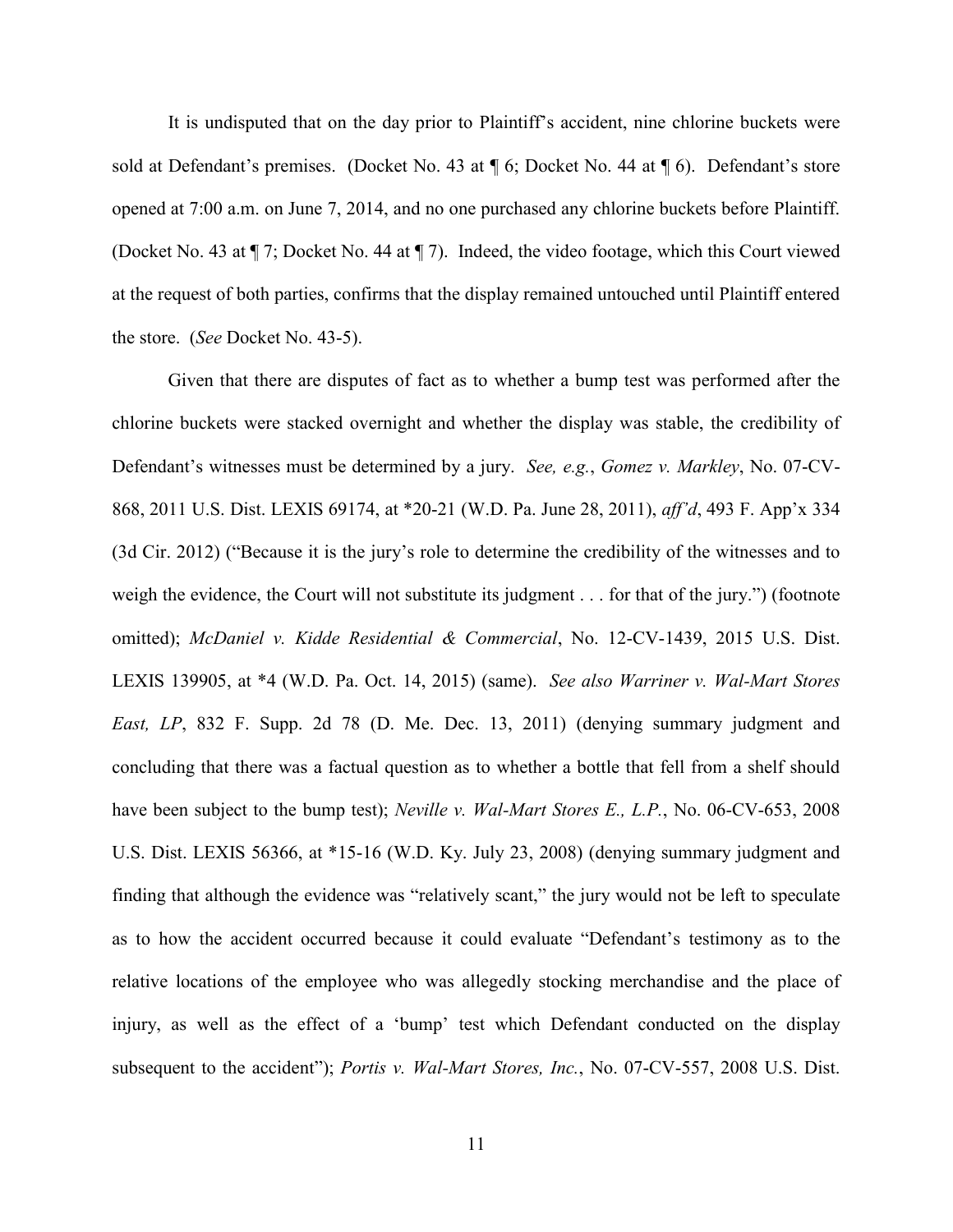LEXIS 50335, at \*7 (S.D. Ala. July 1, 2008) (finding that there was no evidence that the defendant "performed a bump test on the shelf after stacking the comforters that fell on [the plaintiff], or after those comforters fell on [the plaintiff] to test the stability of the remaining comforters" and denying summary judgment).

To this end, the Court also notes that Defendant makes much of Plaintiff's testimony that "[the buckets] were perfectly stacked. It was a beautiful display. It was perfect. There was nothing missing." (Docket No. 40 at 7 (quoting Docket No. 39-1 at 6)). The video footage establishes that Plaintiff did not stand before the display to assess whether the buckets were "perfectly stacked." (Docket No. 43-5). Rather, she entered the store, reached for a bucket, and the accident then occurred. (*Id.*). Once again, her testimony should be evaluated by a jury. *See Gomez*, 2011 U.S. Dist. LEXIS 69174, at \*20-21; *McDaniel*, 2015 U.S. Dist. LEXIS 139905, at  $*_{4}$ 

Having carefully reviewed the record in this matter, and considering the same in the light most favorable to Plaintiff, there is sufficient evidence through which a jury could infer the Defendant had notice of a harmful condition. *See Estate of Swift*, 690 A.2d at 723; *see also Universal Underwriters Ins. Co. v. Dedicated Logistics, Inc.*, No. 11-CV-1153, 2014 U.S. Dist. LEXIS 192852 (W.D. Pa. June 4, 2014) (rejecting the defendant's argument that it did not have actual or constructive notice of an alleged defective height of an electrical wire because the evidence upon which it relied "[was] not conclusive and the credibility of its witnesses on this critical point remain[ed] subject to legitimate impeachment") (citing *El v. SEPTA*, 479 F.3d 232 (3d Cir. Mar. 19, 2007) ("When a witness's credibility is critical to supporting the necessary findings of fact, the District Court must consider whether there are sufficient grounds for impeachment that would place the facts to which he testifies in legitimate dispute.")).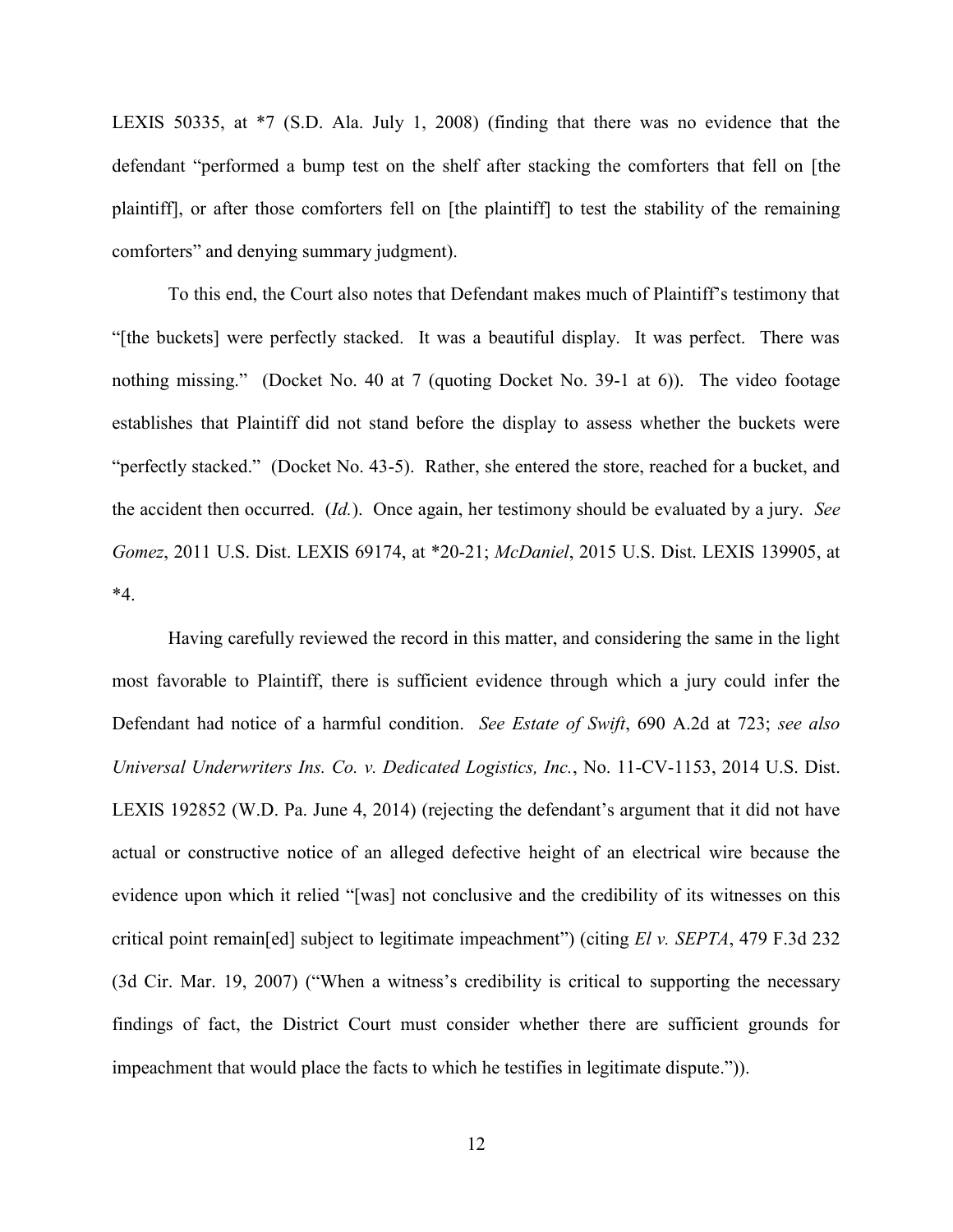The Court further finds that the cases upon which Defendant relies in support of its motion are distinguishable. Defendant primarily relies upon *Cohen v. Penn Fruit Co.*, 159 A.2d 558 (Pa. Super. Ct. 1960), wherein the plaintiff was injured when a can of pineapple juice fell from a store display and struck her foot while she was selecting a jar of tomato juice from the same display. (Docket No. 40 at 8-9). In *Cohen*, the Superior Court held that the trial judge did not err in finding that the defendant was entitled to judgment because "[t]here [was] *no evidence* to show from where the particular can which struck [the plaintiff] came." 159 A.2d at 560 (emphasis added). Such circumstances are not present here, as "two of the heavy buckets, from a different location in the stack than where [Plaintiff] had taken a bucket from, abruptly fell atop [her,] and chlorine tablets spilled out from them.'" (Docket No. 41 at  $\P$  5 (quoting Docket No. 1-2 at ¶ 12); Docket No. 43 at ¶ 5; *see also* Docket No. 43 at ¶ 9; Docket No. 44 at ¶ 9 (wherein the parties agree that Plaintiff has stated that the buckets had fallen from the area to the right of the area where she had removed her bucket)). The Superior Court also opined that the can "*could have been dropped by a customer or fallen from a cart being pushed by a customer*."159 A.2d at 561 (emphasis added). Once again, such circumstances are not present here because, as discussed above, the parties agree, and video footage confirms, that Defendant's store opened at 7:00 a.m. on June 7, 2014, and no one purchased any chlorine buckets before Plaintiff. (Docket No. 43 at ¶ 7; Docket No. 44 at ¶ 7; Docket No. 43-5). Similarly, *Stewart v. Morow*, 170 A.2d 338 (Pa. 1961), upon which Defendant relies in its reply, is inapplicable because there was *no* evidence in the record of negligent conduct that caused a mirror to fall. 170 A.2d at 340. The United States Court of Appeals for the Third Circuit has affirmed that "[t]he Pennsylvania Supreme Court has expressly limited the *Stewart* line of cases to those in which there was no evidence of negligence." *Andrasko*, 608 F.2d at 947 (reversing the District Court and remanding